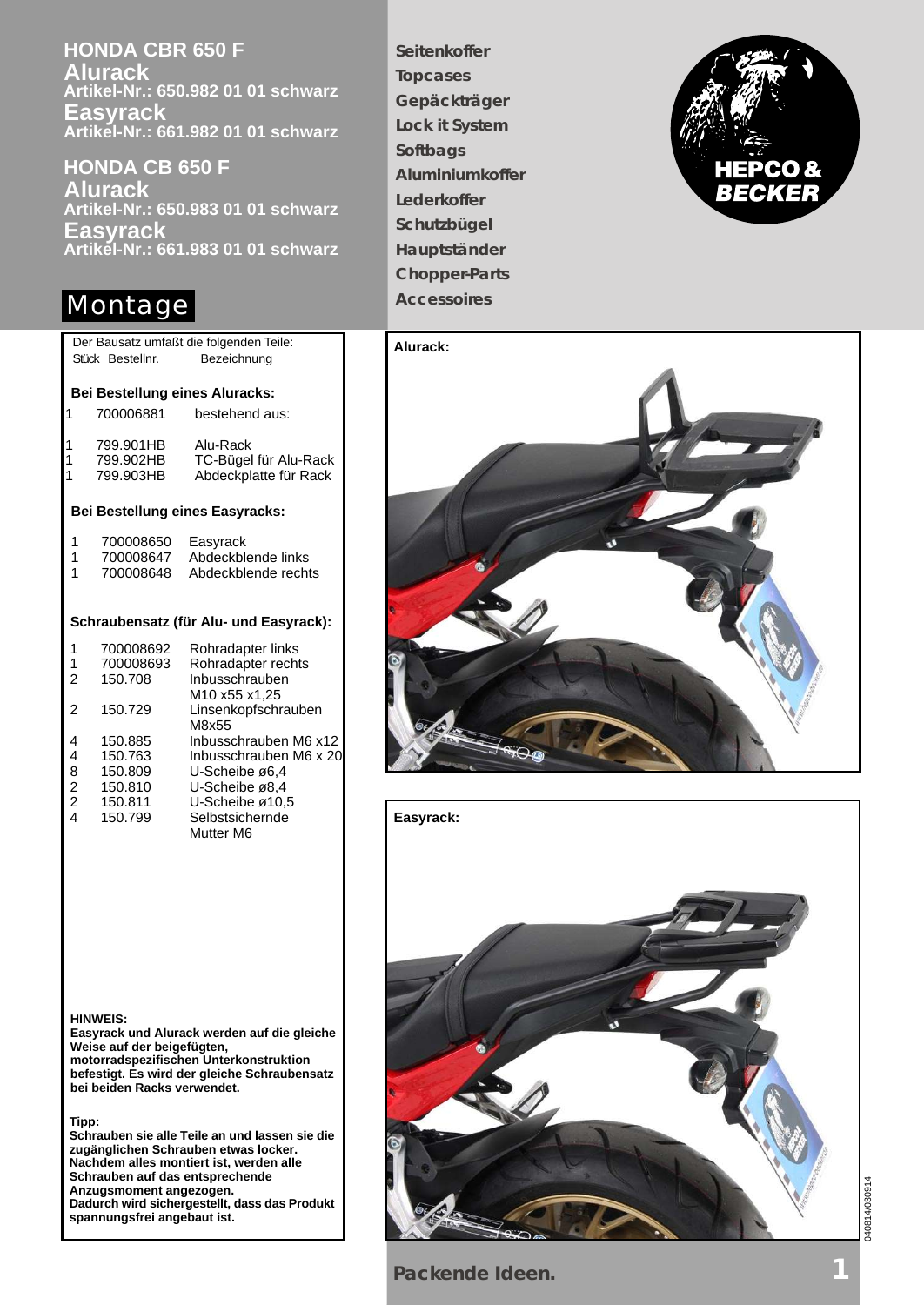

**Packende Ideen. 2**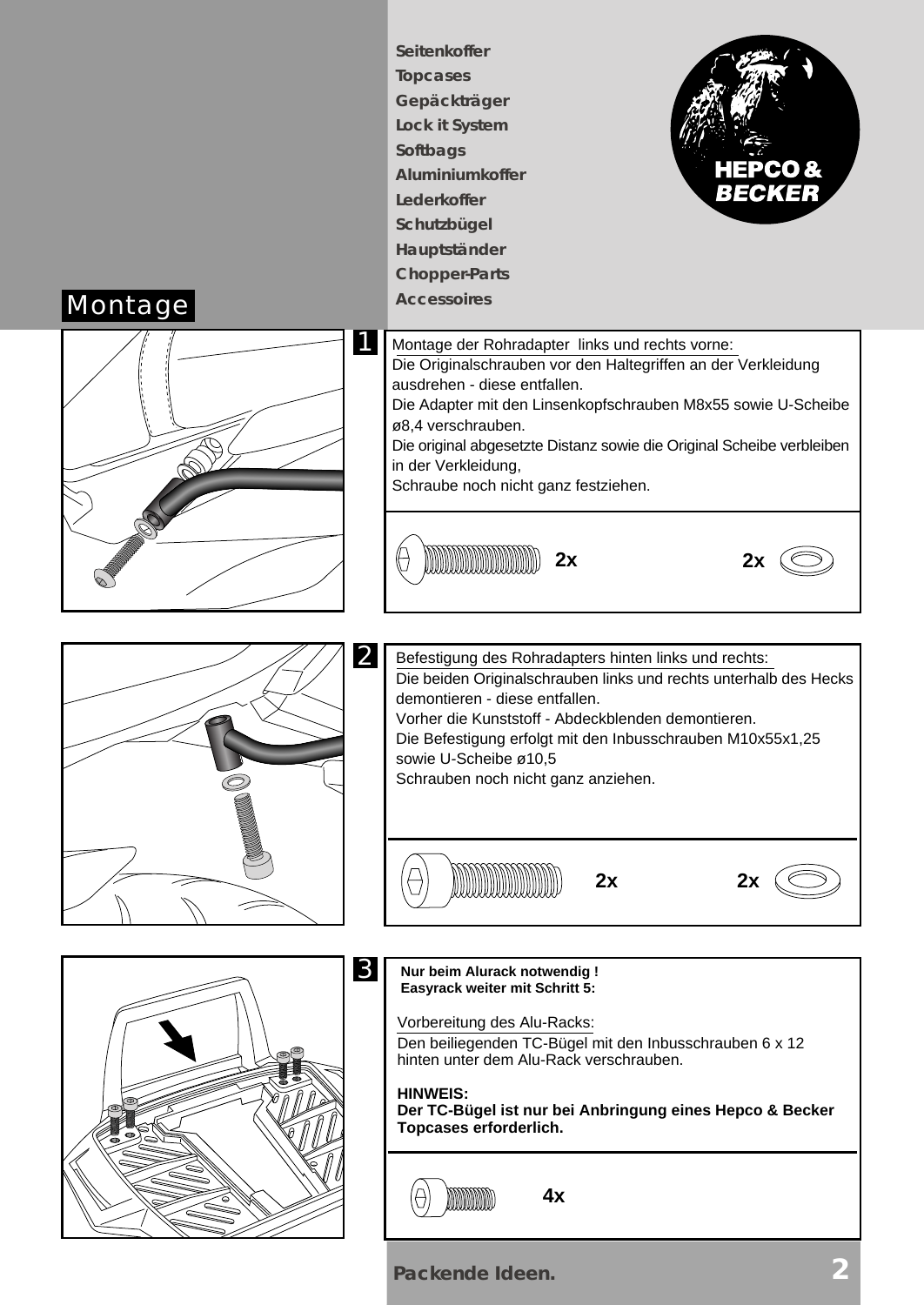**Seitenkoffer Topcases Gepäckträger Lock it System Softbags Aluminiumkoffer Lederkoffer Schutzbügel Hauptständer Chopper-Parts**



# Montage **Accessoires**



Als weiteres Zubehör lieferbar: 650.983 00 01/650.982 00 01 Kofferträger Lock it (kombinierbar) 630.983/630.982 C-Bow Taschenhalter 501.983 00 01 Motorschutzbügel inkl. ProtectionPad (nur CB 650 F)



**Hepco & Becker GmbH An der Steinmauer 6 D-66955 Pirmasens Tel.: 0049 6331 - 1453 - 100 www.hepco-becker.de**

**Anzugsmomente des Motorradherstellers beachten! Nach der Montage alle Verschraubungen auf festen Sitz kontrollieren! Bitte beachten Sie unsere beigefügten Serviceinformationen.**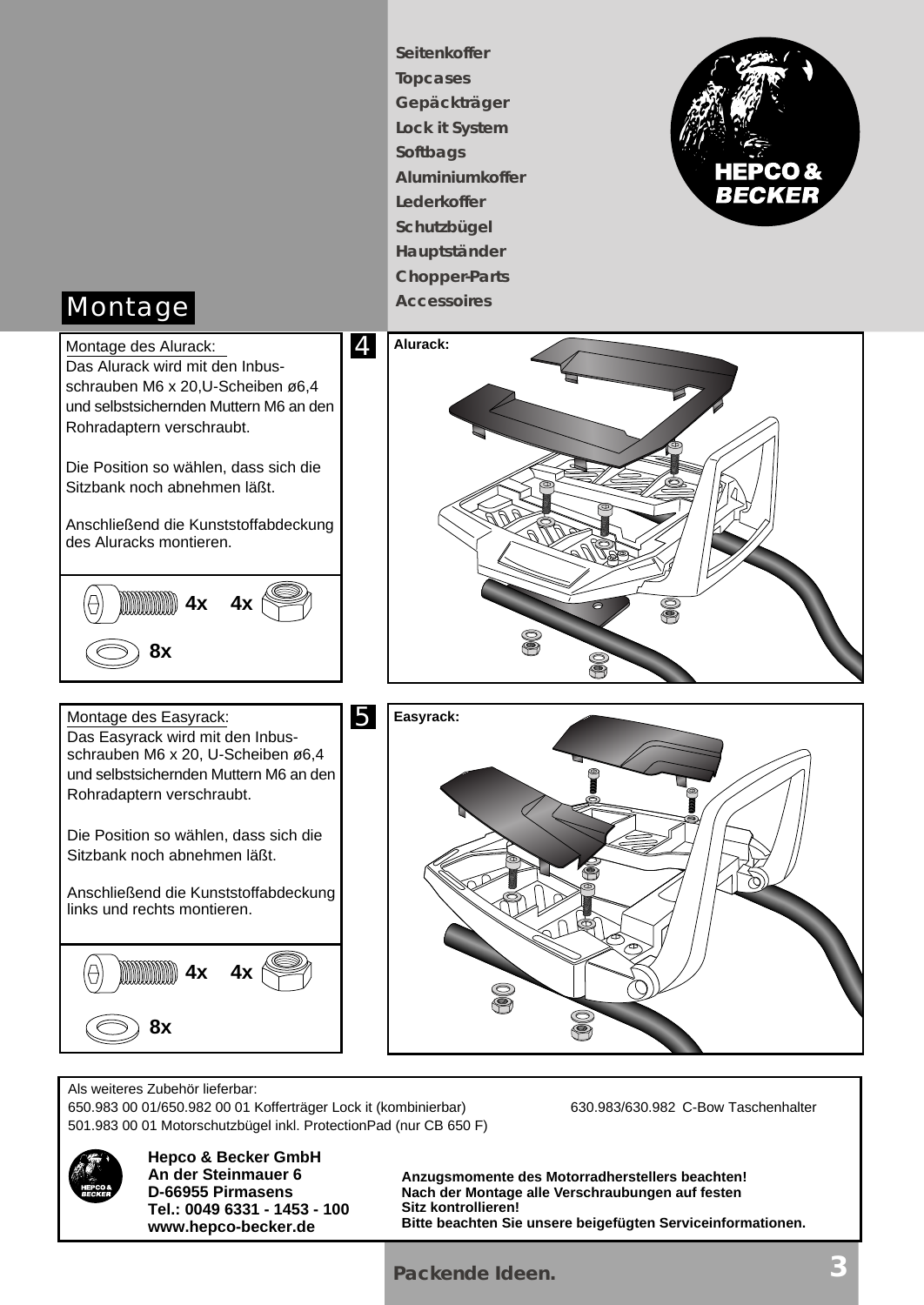**HONDA CBR 650 F Alurack item-no.: 650.982 01 01 black Easyrack item-no.: 661.982 01 01 black**

**HONDA CB 650 F Alurack item-no.: 650.983 01 01 black Easyrack item-no.: 661.983 01 01 black**

## Assembling instructions

|                                    | The kit includes the following parts: |                        |
|------------------------------------|---------------------------------------|------------------------|
|                                    | Quant item no.                        | description            |
|                                    |                                       |                        |
| When ordering a Alurack:           |                                       |                        |
| 1                                  | 700006881                             | contains:              |
| 1                                  | 799.901HB                             | alu-rack               |
| 1                                  | 799.902HB                             | bow for Alu-rack       |
| 1                                  | 799.903HB                             | plastic cover for rack |
|                                    |                                       |                        |
|                                    |                                       |                        |
| When ordering a Easyrack:          |                                       |                        |
| 1                                  | 700008650                             | Easyrack               |
| 1                                  | 700008647                             | plastic cover left     |
| 1                                  | 700008648                             | plastic cover right    |
|                                    |                                       |                        |
|                                    |                                       |                        |
| Screw set (for Alu- and Easyrack): |                                       |                        |
| 1                                  | 700008692                             | tube adapter left      |
| 1                                  | 700008693                             | tube adapter right     |
| 2                                  | 150.708                               | allen screw            |
|                                    |                                       | M10 x55 x1,25          |
| $\mathfrak{p}$                     | 150.729                               | filister head screw    |
|                                    |                                       | M8x55                  |
| 4                                  | 150.885                               | allen screw M6 x12     |
| 4                                  | 150.763                               | allen screw M6 x 20    |
| 8                                  | 150.809                               | washer ø6,4            |

8 150.809 washer ø6,4<br>
2 150.810 washer ø8,4<br>
2 150.811 washere ø10<br>
4 150.799 self lock nut

150.811 washere ø10,5<br>150.799 self lock nut M6

washer ø8.4

self lock nut M6

**Side cases Top cases luggage frames Lock it system Softbags Aluminium luggage Leather luggage Protection bars Center stands Chopper parts Accessories**







**Note:**

**Easyrack and Alurack will be attached in the same manner on the enclosed, motorcycle specific mounting kit. The same set of screws is used.**

**Tip:**

**Fit all parts and screw on not too strong. After mounting all parts, the screws should be tightened to the torque specified. This guarantees, that the kit is mounted without tension.**

**Luggage ideas.**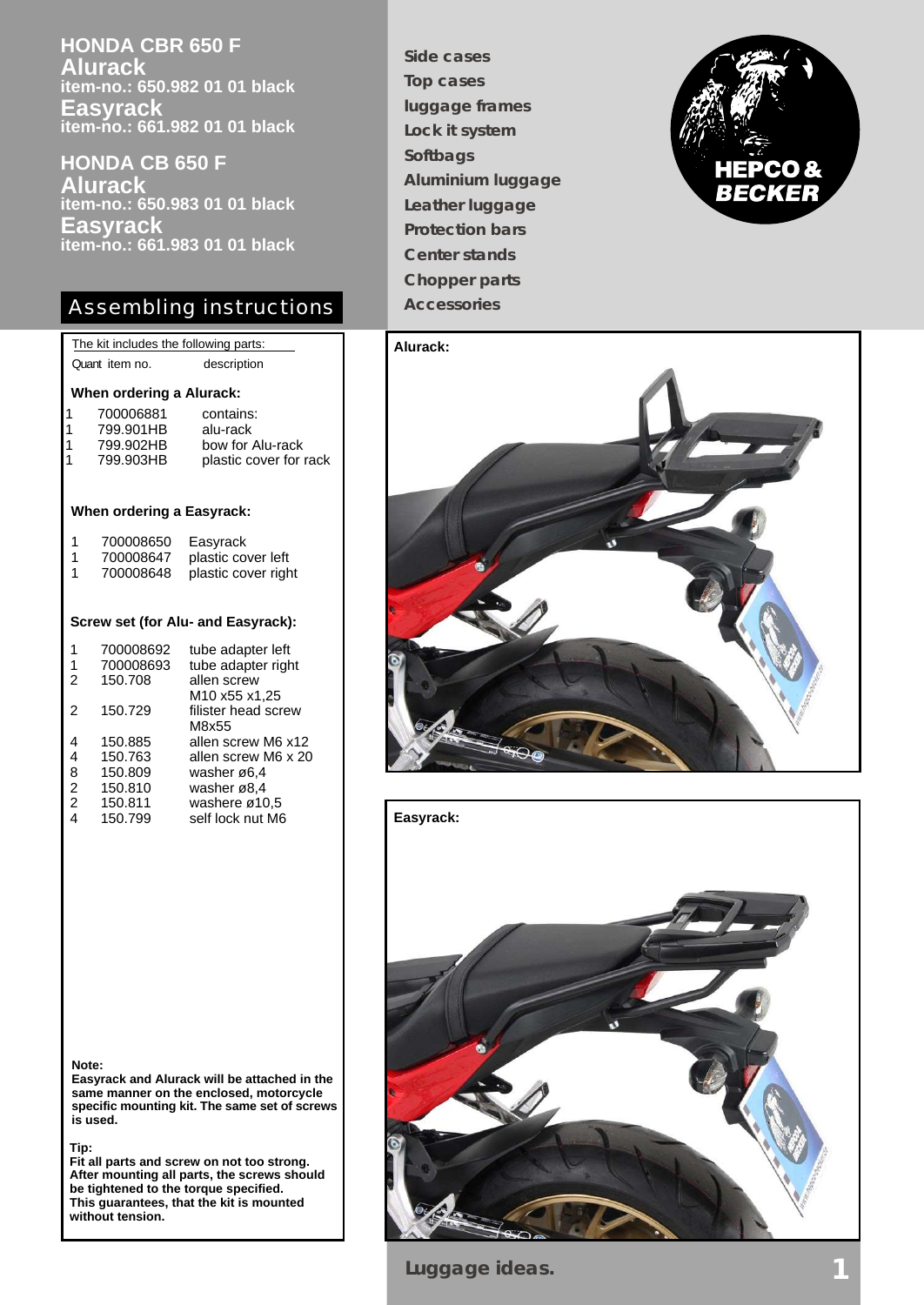**HONDA CBR 650 F Alurack item-no.: 650.982 01 01 black Easyrack item-no.: 661.982 01 01 black**

**HONDA CB 650 F Alurack item-no.: 650.983 01 01 black Easyrack item-no.: 661.983 01 01 black**



**Side cases Top cases luggage frames Lock it system Softbags Aluminium luggage Leather luggage Protection bars Center stands Chopper parts**











**for Alurack mounting only ! Easyrack go to step 5:**

Fastening of the bow for the rack:

Fix the bow to the rack with allen screws M6 x 12.

**4x**

### **NOTICE:**

A

**The bow is only needed in use with a Hepco & Becker topcase.**

MMMM

**Luggage ideas.**